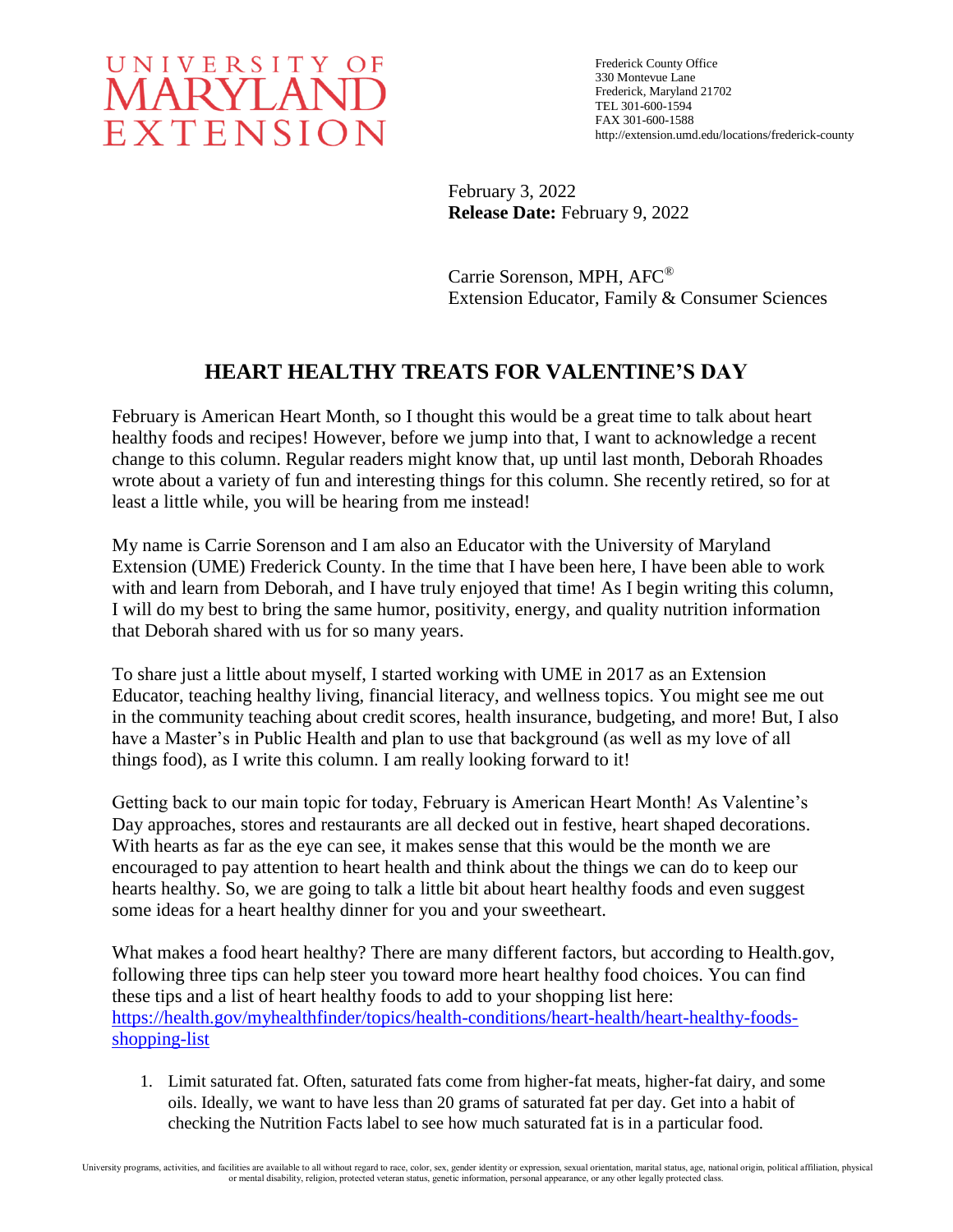- 2. Lower your sodium intake. Reducing the amount of sodium you have in a day can be a great way to protect your heart. More and more food manufacturers are making lower sodium versions of their products. You will see them labeled "low sodium" or "no salt added". If you aren't sure, remember that checking the Nutrition Facts label is a great way to see what is in your food!
- 3. Increase your fiber intake. Fiber is a key part of a healthy diet and you can find it in whole grain foods, fruits, and vegetables.

Keep reading for tips on adding more fruits, vegetables, and whole grains to your diet!

These are great tips, but keep in mind that changing eating habits can be very challenging! Start small by focusing on one of these tips at a time. As you have more success with making swaps to your favorite recipes, you might find that you are more willing to try out other changes as well. If you want to try limiting salt, bring other herbs, spices, and flavors to your dishes. Salt is one of the main ways many people add flavor to food, so adding fresh herbs or exciting new spices can help make sure your food is still flavorful and enjoyable!

If you want to add more fiber to your diet, consider switching to whole grain foods in some of your favorite recipes. My husband loves macaroni and cheese, so when I make it, I use whole grain pasta. It's a great way to get some extra fiber in a favorite comfort food. You could also consider adding some extra vegetables to a favorite dish. A few years ago, I found a recipe online for a crock-pot quinoa. It was a great weeknight dinner. I could start it in the morning so it would be ready when I got home from work. But, I noticed it didn't have many vegetables, so I added extra diced onions and green peppers and topped it with diced tomatoes before serving. Recipes aren't set in stone, often you can add extra vegetables without changing the flavor of the dish too much!

A great resource for those who are trying to eat (and live) in a more heart healthy way is the American Heart Association. You can find them online at [https://www.heart.org/en/,](https://www.heart.org/en/) where they have information on healthy eating, stress management, sleep, getting active, and more. They even have a whole section of their website dedicated to heart healthy recipes, which you can find at<https://recipes.heart.org/en/> . You can also visit Frederick County Public Libraries and check out one of the many American Heart Association cookbooks they have available.

So, if you are in the mood for a heart healthy meal for Valentine's Day, check out some of these recipes from the American Heart Association. I picked an appetizer, main dish, and dessert for a wonderful (and heart healthy) three course meal!

### *APPETIZER:* **TOMATO AND ROASTED RED BELL PEPPER SOUP**

Serves 6 (1 serving  $= 3/4$  cup of soup)

14.5 ounces canned, no-salt-added, diced tomatoes (undrained) 1 3/4 cups fat-free, low-sodium chicken broth 1/2 cup chopped, roasted red bell peppers, drained if bottled 1 tablespoon dried basil (crumbled) 1/2 teaspoon dried oregano (crumbled) 1/8 teaspoon crushed red pepper flakes (optional) 2 teaspoons olive oil (extra virgin preferred) 1/4 teaspoon sugar 1/8 teaspoon salt 1/4 cup chopped, fresh parsley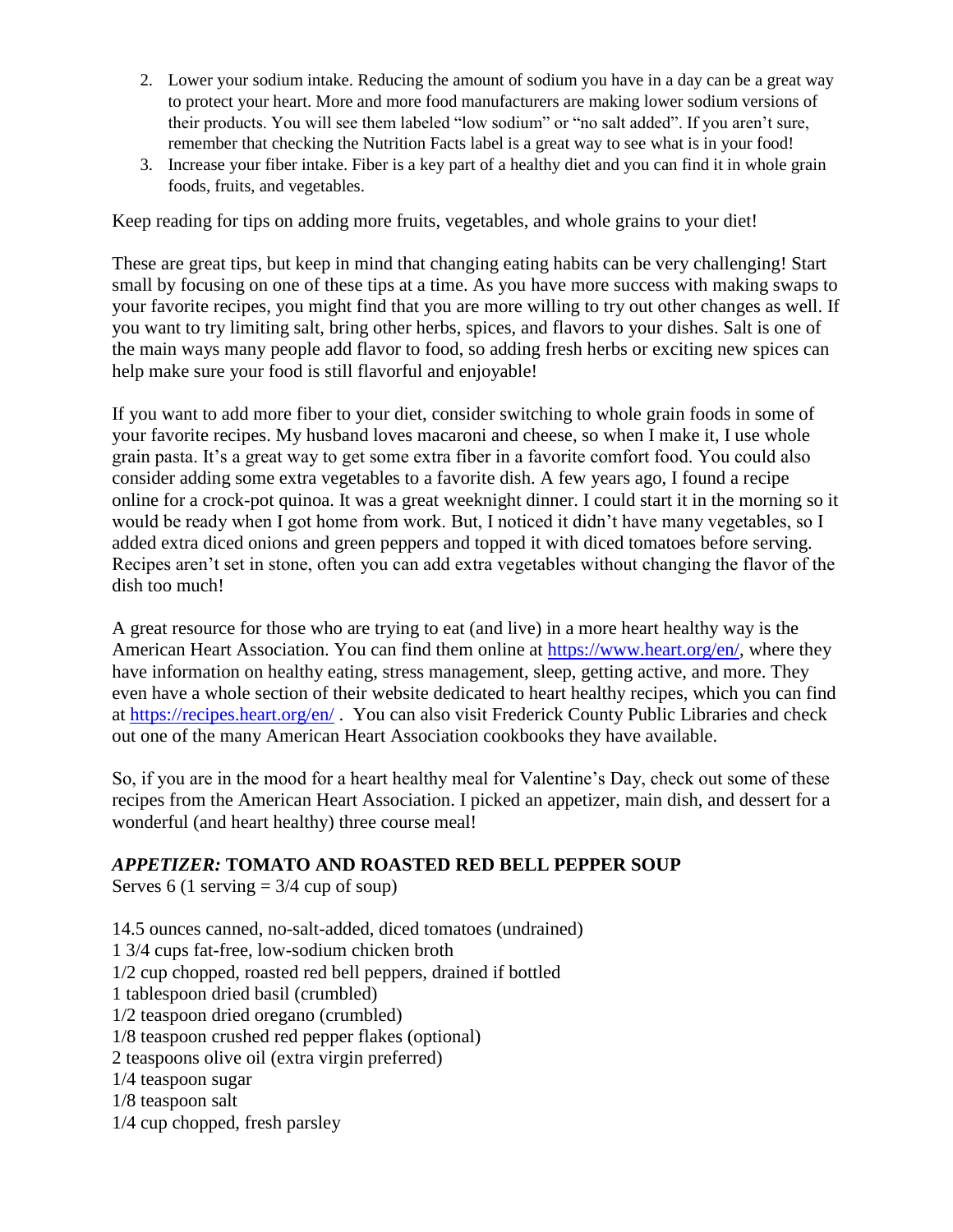## **TOMATO AND ROASTED RED BELL PEPPER SOUP (continued)**

In a medium saucepan, stir together the tomatoes with liquid, broth, roasted peppers, basil, oregano, and red pepper flakes. Bring to a boil over high heat. Reduce the heat and simmer, covered, for 10 minutes. Remove from the heat. Stir in the oil, sugar, and salt. Serve sprinkled with the parsley. (Per serving 57 calories, 2g protein, 1g fiber)

Find this recipe and full nutrition information at: [https://recipes.heart.org/en/recipes/tomato-and](https://recipes.heart.org/en/recipes/tomato-and-roasted-red-bell-pepper-soup)[roasted-red-bell-pepper-soup](https://recipes.heart.org/en/recipes/tomato-and-roasted-red-bell-pepper-soup)

## *MAIN DISH:* **SPINACH STUFFED BAKED SALMON**

Serves 4 (1 serving  $=$  3 ounces fish and  $1/2$  cup vegetables)

1 teaspoon olive oil (extra virgin preferred) 2 ounces fresh spinach 1 teaspoon grated lemon zest 1/4 cup chopped, roasted red bell peppers, rinsed and drained if bottled 1/4 cup fresh basil (coarsely chopped) 2 tablespoons chopped walnuts Cooking spray 4 salmon fillets (about 4 ounces each), rinsed, patted dry 2 tablespoons Dijon mustard (lowest sodium available) 2 tablespoons plain dry bread crumbs, lowest sodium available 1/2 teaspoon dried oregano (crumbled) 1/2 teaspoon garlic powder

1/8 teaspoon pepper

In a large skillet, heat the oil over medium heat, swirling to coat the bottom. Cook the spinach and lemon zest for 2 minutes, or until the spinach is wilted, stirring constantly. Transfer to a medium bowl. Stir in the roasted peppers, basil, and walnuts. Let cool for 5 minutes.

Preheat the oven to 400°F. Line a baking sheet with aluminum foil. Lightly spray the foil with cooking spray.

Cut a lengthwise slit in the side of each fillet to make a pocket for the stuffing. Be careful to not cut through to the other side. With a spoon or your fingers, carefully stuff a scant 1/2 cup spinach mixture into each fillet. Transfer to the baking sheet. With a pastry brush or spoon, spread the mustard over the fish.

In a small bowl, stir together the remaining ingredients. Sprinkle over the fish. Lightly spray the top with cooking spray.

Bake for 12 to 13 minutes, or until the fish is the desired doneness and the filling is heated through. (Per serving, 208 calories, 27 g protein, 1 g fiber)

Find this recipe and full nutrition information at: [https://recipes.heart.org/en/recipes/spinach](https://recipes.heart.org/en/recipes/spinach-stuffed-baked-salmon)[stuffed-baked-salmon](https://recipes.heart.org/en/recipes/spinach-stuffed-baked-salmon)